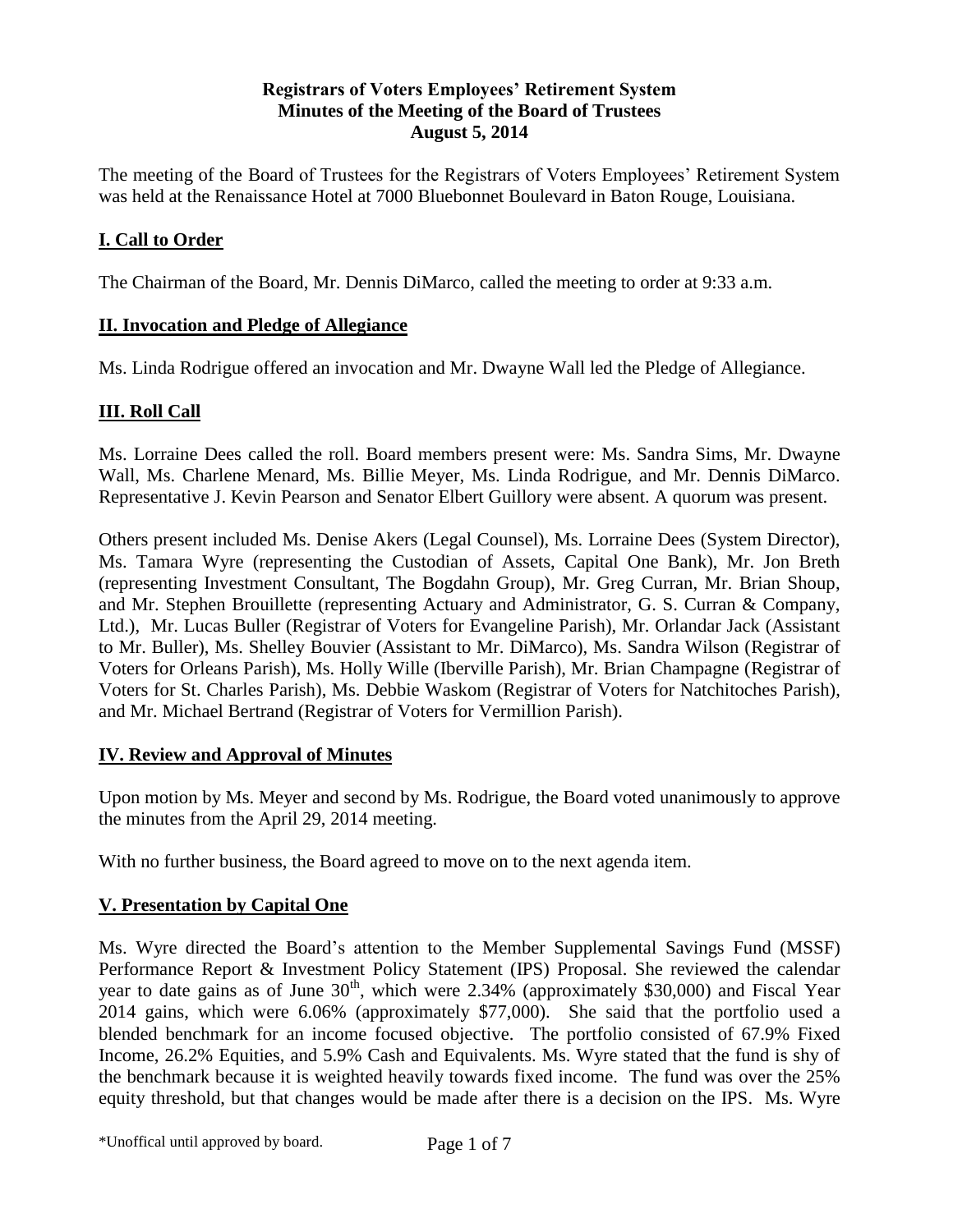reviewed performance by asset class. She then reviewed holdings and highlighted the diversification in the equity fund. The income yields were approximately \$17,000.

Ms. Wyre next began to discuss the proposed changes to the IPS. The current IPS stated that the fixed income portion of the portfolio was allowed to invest only in direct obligations of the U.S. government or governmental agencies. Ms. Wyre suggested that the Board expand the allowed assets to include fixed income securities of foreign governments and corporations (up to 15% of the market value of the portfolio), corporate notes and bonds, mortgage backed bonds, preferred stock, and planned amortization class collateralized mortgage obligations. She also suggested investing primarily in investment grade bonds rated BBB or better. Additionally, Ms. Wyre suggested reducing fixed income to 55% and increasing equities to 35%. She also recommended changing the short term bonds to short term high yield, intermediate high yield, and international bonds. Ms Wyre provided a chart for the Proposed Asset Allocation Guidelines which would allow for a total equity range limit of 20-50%.

Ms. Sims stated that she would prefer an upper limit on equities of 40% and the removal of REITS from the portfolio.

Mr. Dimarco asked Ms. Dees about the current rate of distributions from the MSSF.

Ms. Dees stated the fund is distributing more now than before, and that there was no new money being added to the account.

Mr. Breth discussed REITS and the risk profile of the portfolio by combining asset classes. He stated that this did not open the portfolio up to direct real estate risk. In addition, he stated that the large cap security bias was meant to lower volatility.

Ms. Wyre stated that the proposed MLP is an ETN and does not generate K-1s, therefore there would be no tax implications.

Ms. Dees asked if the system would absorb foreign taxes on overseas securities. Ms. Wyre responded, no.

Mr. Breth and Ms. Wyre discussed the 10% allocation to cash. Mr. Breth said that it was a byproduct of today's investment environment and Ms. Wyre added that holding more cash would avoid having to sell out of a position when making portfolio changes. The average credit quality with the changes would be A-. The changes would raise income from 1% to 2%. The portfolio currently owns Sentinel, Legg Mason, and Thornburg; the changes would add European index (EZU). The portfolio currently owns Wells Emerging Markets; the proposed changes would add a frontier markets fund.

Ms. Sims stated that she would prefer not adding frontier markets to this account.

Mr. Breth commented that the Board has hired Capital One to run the portfolio and that they make recommendations as a fiduciary. He then added that the Board should determine the prohibited asset classes.

Mr. Dimarco agreed, he stated that the MSSF was different than the DB plan.

\*Unoffical until approved by board. Page 2 of 7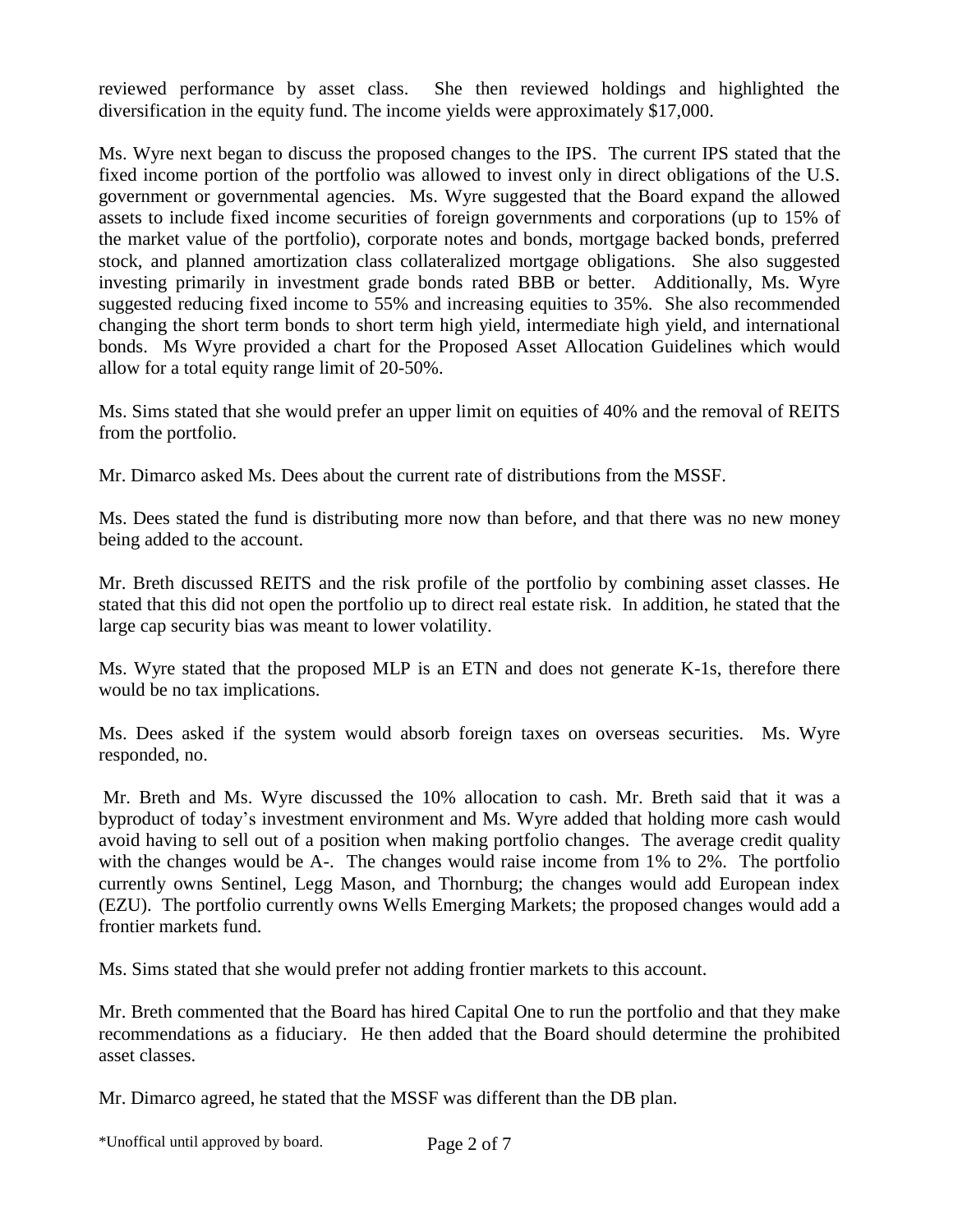Mr. Breth added that frontier markets were there to broaden the portfolio. He stated that the frontier markets would extend the opportunity set while keeping the allocation anchored around large cap stocks.

Ms. Wyre said that Capital One was here to make sure that each investment was performing as expected, but that they would not sell individual bonds held today. After the bonds mature, Ms. Wyre would like to discuss where to invest the proceeds with Mr. Breth and the Board.

Mr. Breth added that all proposed changes except for the frontier markets were already in the DB plan.

Upon motion by Ms. Sims and second by Mr. Wall, the Board voted unanimously to adopt the new MSSF IPS with changes, but to put an upper limit of 40% on equities.

Next, Mr. Brian Shoup presented the Custodian Report in place of Ms. Terry Meagher. He summarized the report and made some important notes. He directed the Board to page 2 which showed the movements in assets for the Fiscal Year. He reminded the Board that \$5 million of the \$15 million dollar increase in assets was new money from contributions to the plan. Page 4 of the report showed Advisory Research being closed, but it was a typo. He also pointed out a reduction in fees paid over the prior year of \$72,579. On Tab B, there was a recent cash deposit of \$2 million invested in PIMCO Diversified Income Fund and Templeton Global Bond Fund as approved at the April board meeting.

Upon motion by Ms. Rodrigue and second by Ms. Sims, the Board voted unanimously to accept the Capital One Reports.

With no further business, the Board agreed to move on to the next agenda item.

#### **VI. Presentation by the Investment Consultant, The Bogdahn Group**

Mr. Breth directed the Board's attention to page 2 of the Monthly Flash Report as of June 30, 2014. He stated that it was a strong quarter in equities, both U.S. and International. He added that although July saw the DOW give back prior gains, the broader indexes had remained positive. He proceeded to page 4 and explained that Incorporated REITS had been up. On page 8, inflation fears helped TIPS increase 3.8% in the quarter. Page 10 detailed the returns for the portfolio; he noted that the QTD was up 4.1% and the FYTD was up 15.8% which was ahead of the policy. He stated that Domestic Equities were under the benchmark, but that they have had good returns. He noted that Thornburg had struggled in International Equity, and he found that some of the issues made them less of a good fit for the portfolio. He stated that Fixed Income Managers had tried to boost yields in preparation for rising interest rates. Mr. Breth then detailed the hedge funds; he stated that Sand Springs Capital was written off and that the hedge funds would go to \$0 over time. Mr. Breth stated that Real Estate and Private Equity should be viewed on an Internal Rate of Return (IRR) basis because they are private investments with managers making calls periodically. On page 12 of the report, Greenspring Crossover Fund had strong upgrades in valuation with a 32% return FYTD. CDK Realty (FKA Land Baron) had seen some write-ups in values with a 27.8% return FYTD. Americus Fund IV was down 80% FYTD with properties facing foreclosure. Mr. Breth recommended the Board write-off the remaining value of Americus which was valued at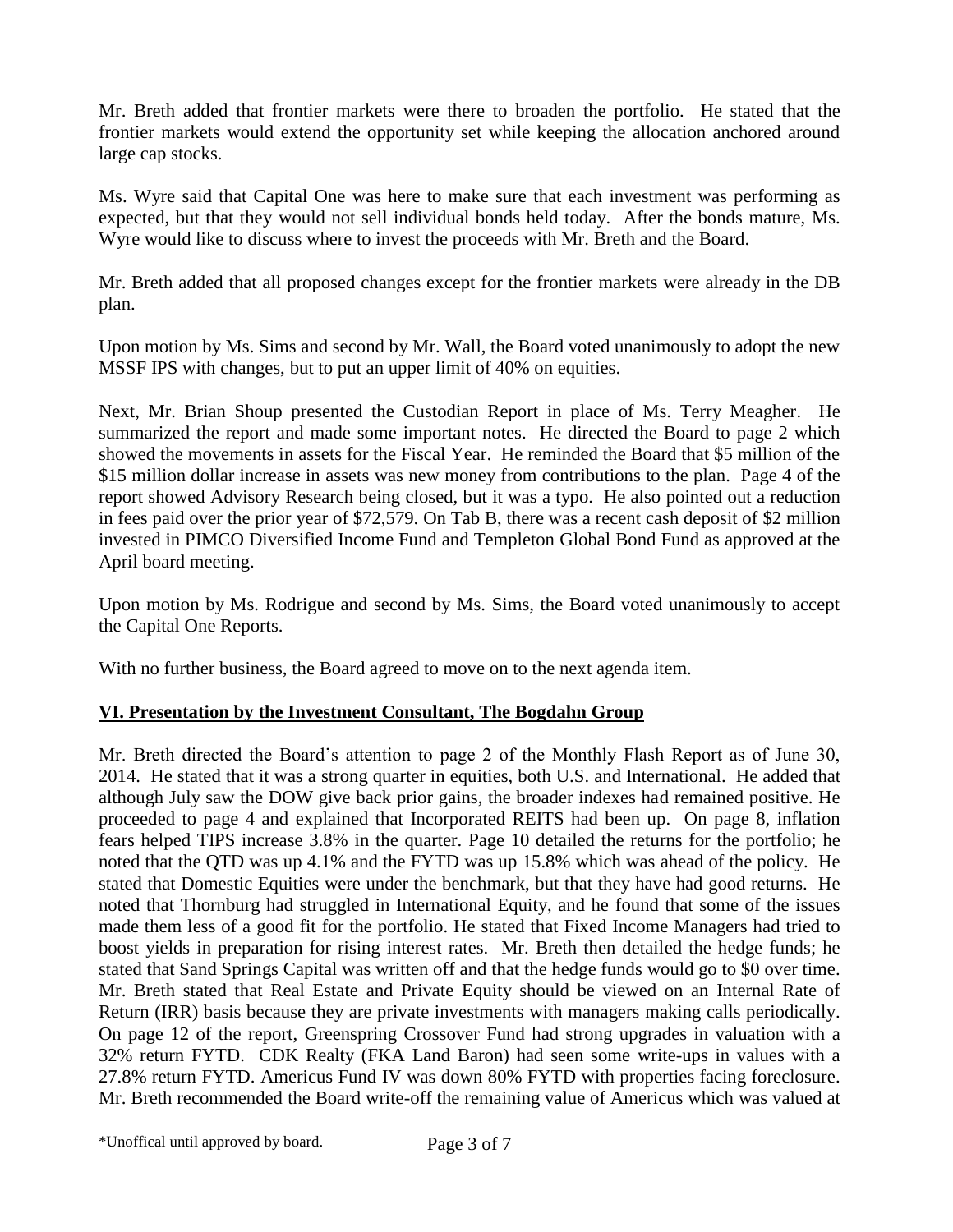\$162,414. The fund received \$485,378 from Equitas which increased the Money Market Fund to \$859,825. He also recommended splitting \$850,000 in cash between the Real Return funds of PIMCO All-Asset and Westwood Income Opportunity because they offer diversification and protect against weakness in equities.

Upon motion by Ms. Sims and second by Ms. Menard, the Board voted unanimously to write-off Americus Fund IV to \$0 as of June 30, 2014.

Upon motion by Ms. Meyer and second by Ms. Rodrigue, the Board voted unanimously to split excess cash above \$150,000 equally between PIMCO All-Asset Fund and Westwood Income Opportunity Fund.

Next, Mr. Breth directed the Board's attention to the Investment Manager Review. Because of Thornburg's performance, Mr. Breth recommended replacing them with one of five candidates: Templeton International Foreign Fund, Dodge & Cox International Equity, Manning & Napier Fund Inc. Overseas Series, TS&W International, and Vontobel International Equity. The system would invest using an international mutual fund which would show up in the Capital One mutual fund account. Mr. Breth discounted TS&W and Vontobel because of their higher fees. Mr. Breth focused on Dodge & Cox and Manning & Napier. Mr. Breth noted that Dodge & Cox was the most consistent out performer, getting the most in up markets and being at market on down markets. Mr. Breth recommended replacing Thornburg International Equity with Dodge & Cox International Equity.

Ms. Sims stated that she had been watching Dodge & Cox and was glad to see them recommended.

Mr. Dimarco asked if their expense ratio was similar to Thornburg and Mr. Breth replied that Thornburg charges 65 basis points to Dodge & Cox's 64 basis points.

Upon motion by Ms. Sims and second by Mr. Wall, the Board voted unanimously to terminate Thornburg and replace them with Dodge & Cox.

Upon motion by Mr. Wall and second by Ms. Meyers, the Board voted unanimously to accept the Bogdahn Group report.

Mr. Dimarco expressed the Board's appreciation of Mr. Breth and the Bogdahn Group.

With no further business, the Board agreed to move on to the next agenda item.

#### **VII. Report from the System's Attorney, Denise Akers**

Ms. Akers began her report on comparisons of leave conversion policies. She stated that she was asked to give comparisons of the different systems' handling of leave conversion. She stated that an Attorney General's opinion on the subject restricted ROVERS ability to limit leave that had already been accrued.

Mr. Wall commented that classified employees earn at time and a half for elections, and since they had accrued so much compensatory time in the past, they did not use their annual leave. Mr. Wall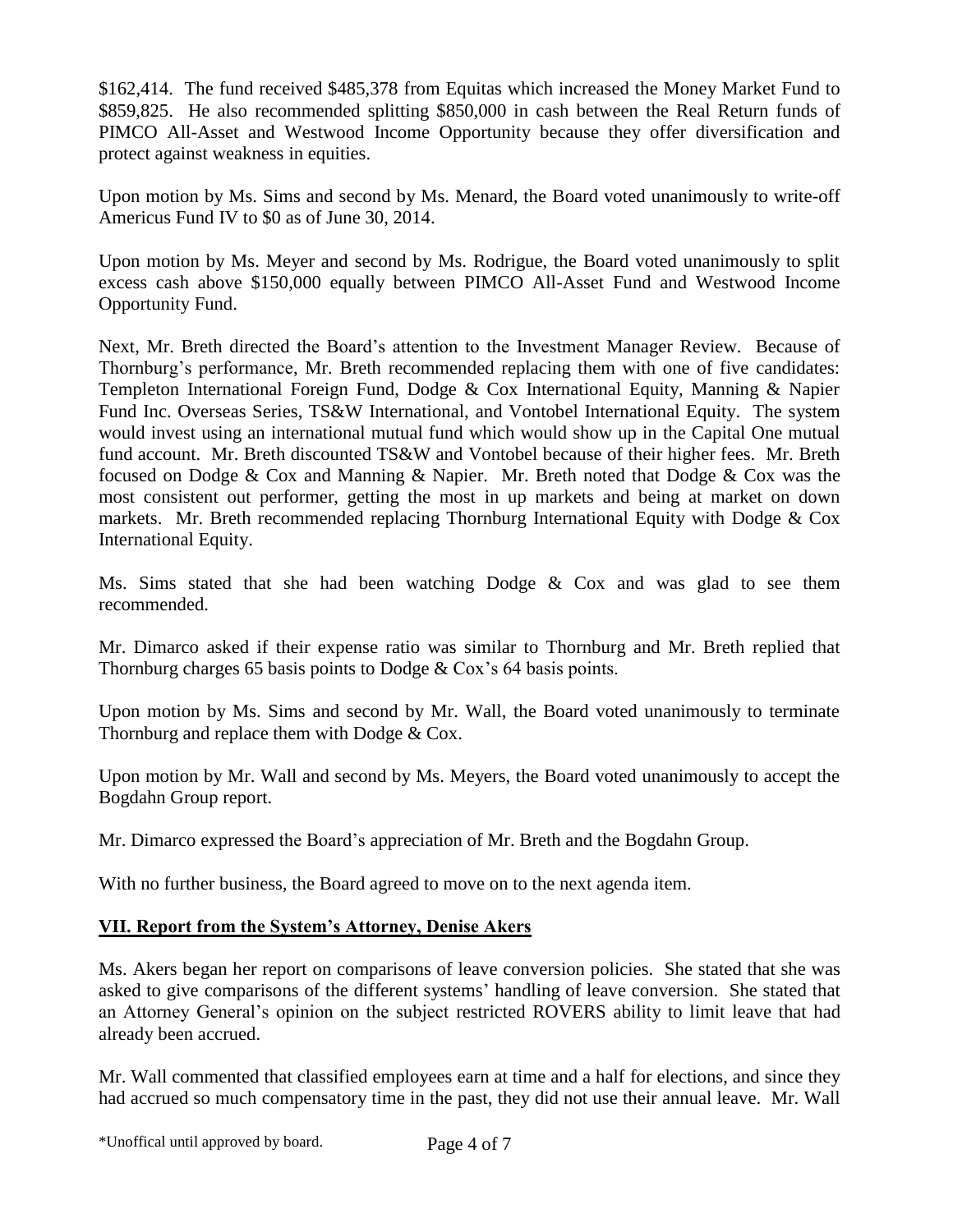added that since the number of elections has been limited, employees aren't accruing as much compensatory time.

Mr. Dimarco responded that classified employees do not earn a great deal and have seen their benefits reduced already. He stated the board should take this into consideration as well.

Ms. Sims stated that she would like to begin working on legislation to limit leave conversion for new hires so the retirement fund would be on a more stable footing.

Mr. Dimarco asked Ms. Dees to gather data on leave balances and to provide statistics at the next board meeting. Ms. Dees agreed to provide data for the board and actuaries to comment. Ms. Akers added that she would start working with Mr. Curran and Ms. Dees to begin crafting proposed legislation to present at the October board meeting

Upon motion by Ms. Sims and second by Ms. Rodrigue, the Board voted unanimously for Ms. Dees to provide leave information as requested.

Next. Ms. Akers addressed the Commonwealth litigation. She contacted the attorneys and the lawsuit was proceeding. She added that they were working based on a contingency fee and that the attorneys believe there would be a settlement.

Upon motion by Ms. Rodrigue and second by Ms. Meyer, the Board voted unanimously to accept Ms. Aker's report.

With no further business, the Board agreed to move on to the next agenda item.

# **VIII. Presentation by G. S. Curran & Company**

Mr. Brian Shoup directed the Board's attention to the Profit & Loss Budget vs. Actual. He noted that every line item was under budget except for a few. Account 0547 - security monitoring went over by \$89 because a thirteenth month was recorded in the year. Account 0548 - Subscriptions went over by \$622 which included a purchase in June for \$600.00 for next year's revised statutes books. Account 0550 - Leases went over by \$426, this item covered copier lease and postage. Supplies purchased to cover the printer and postage meter should have been categorized to office supplies. The professional services for accounting were up because of IRS tax preparations. Legal expenses were well under budget and have been reduced for next year. The percentage of budget spent for the fiscal year was 86% or 95% excluding legal expenses.

Mr. Dimarco asked if this document could be sent out to the membership. Ms. Akers replied that these documents are not confidential and if the board wishes to make them public they may.

Ms. Dees stated that 2/3 of members were deputies and would prefer mailing information to them.

Ms. Rodrigue asked if the documents could be put on the larovers.com website.

Mr. Curran asked for the Board to state for the record what information to place on the website. He added that his firm would be happy to make the minutes and financials public before they have been approved if the board specifies they would be unofficial documents.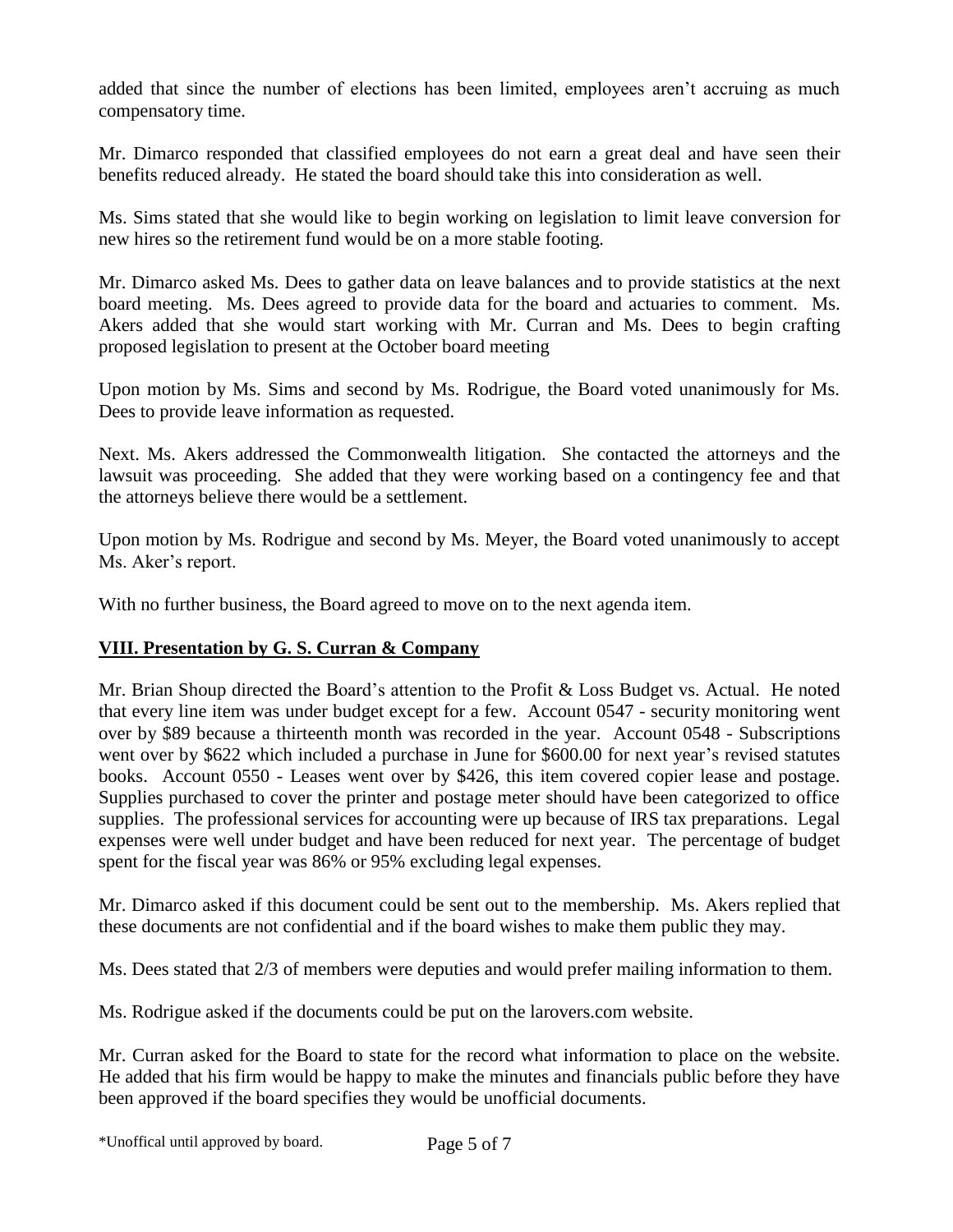Upon motion by Ms. Sims and second by Ms. Rodrigue, the Board voted unanimously to direct G.S. Curran & Company to place draft minutes and draft financials with appropriate disclaimers on the larovers.com website.

Mr. Wall recommended sending out a blast email to the registrars reminding them of the information on the larovers.com website.

Upon motion by Mr. Wall and second by Ms. Menard, the Board voted unanimously (except for Ms. Meyers who was not present for this vote) to have the director send a blast email to the Secretary of State email of each registrar to tell their employees that this information would be on larovers.com.

Mr. Shoup completed the Profit and Loss report and pointed out the Balance Sheet.

Upon motion by Ms. Rodrigue and second by Ms. Menard, the Board voted unanimously to accept the report from G.S. Curran & Company.

With no further business, the Board agreed to move on to the next agenda item.

# **IX. Director's Report**

Ms. Dees provided a handout for the Director's Report to the Board, and addressed the items on the handout including new employees, terminations, new DROP participants, DROP participants re-enrolled after DROP, DROP payments, retirement applications, and deaths.

Ms. Dees then reviewed each of the items on the Director's Report handout. Ms. Dees pointed out that a lot of funds would be dispersed from the MSSF after this meeting because of retirements.

Ms. Akers commented that other systems do not read all of the director's items into the record.

Ms. Dees then moved to describing the election process for Board Elections. She stated that Ms. Billie Meyers qualified for a 3 year term beginning January 1, 2015, and Ms. Debbie Waskom qualified for a 4 year term beginning January 1, 2015. She stated that since neither position had more than one individual qualify, there was no need for a formal election.

Ms. Rodrigue asked if it would be proper to notify on the website when a qualifying application was received. Ms. Dees responded that next year she would show who qualified each day.

Upon motion by Ms. Rodrigue and second by Mr. Wall, the Board voted unanimously to accept the election results.

Upon motion by Mr. Wall and second by Ms. Sims, the Board voted unanimously to allow Ms. Waskom to go to LAPERS and have her mileage paid by the system.

Ms. Dees asked for information from other Board members related to LAPERS attendance on September 7-9 of this year.

\*Unoffical until approved by board. Page 6 of 7